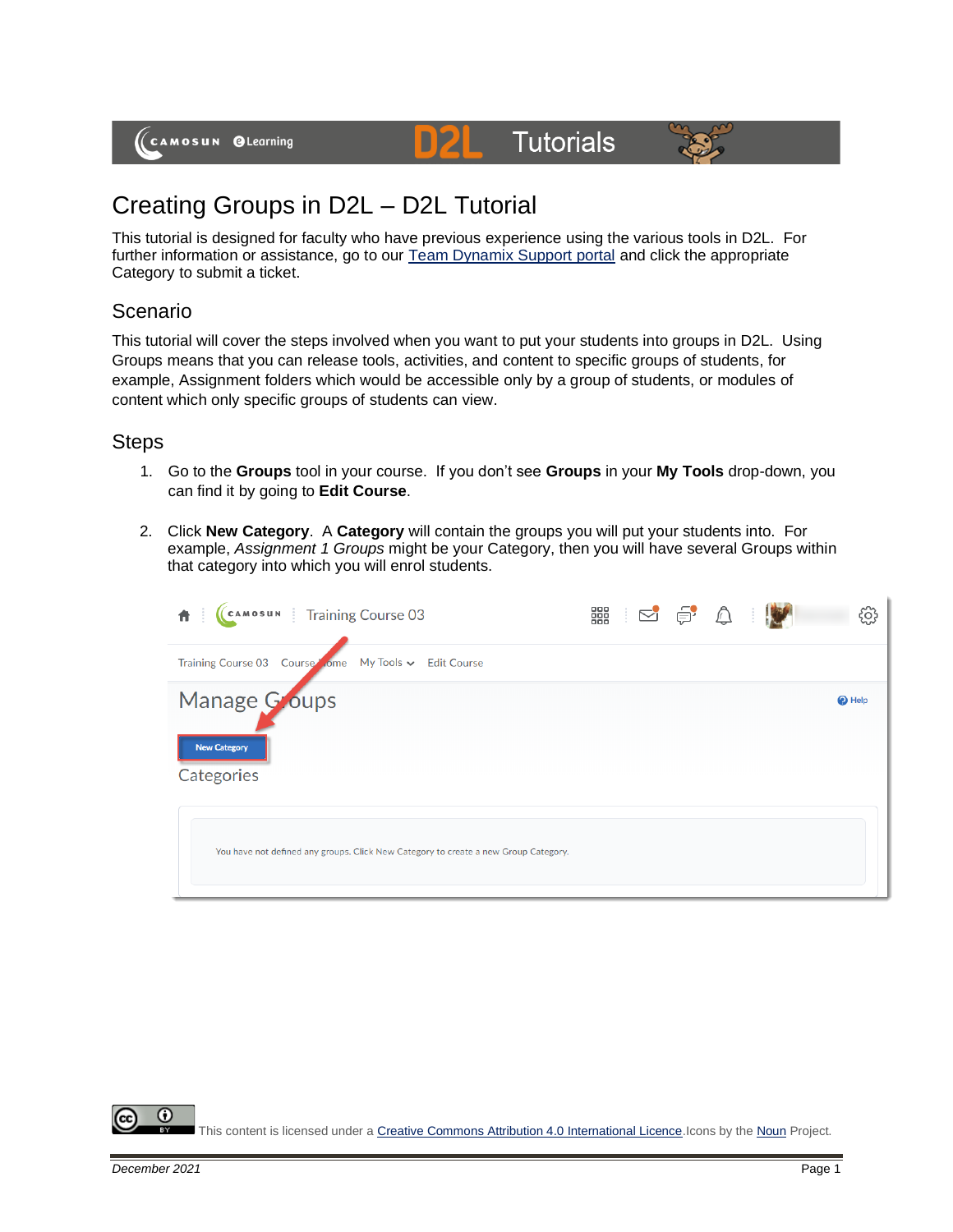#### 3. Give your Category a **Category Name** (e.g., *Assignment 1 Groups*).

| Training Course 03    Course Home    My Tools v    Edit Course                                                                                                                                                          |              |   |                      |           |       |
|-------------------------------------------------------------------------------------------------------------------------------------------------------------------------------------------------------------------------|--------------|---|----------------------|-----------|-------|
| New Category                                                                                                                                                                                                            |              |   |                      |           |       |
| Category Information                                                                                                                                                                                                    |              |   |                      |           |       |
| Category Name*<br><b>Assignment 1 Groups</b>                                                                                                                                                                            |              |   |                      |           |       |
| <b>Description</b>                                                                                                                                                                                                      |              |   |                      |           |       |
| 医细胞<br>$\Box$ $\hat{\alpha}$ $\delta^{\circ}$<br>$I \perp$<br>В<br>$\overline{\phantom{a}}$<br>Font Family<br>Size<br>Paragraph<br>$\checkmark$<br>$\overline{\phantom{a}}$<br>$\checkmark$<br>$\overline{\phantom{a}}$ | $\checkmark$ | ٠ | $\blacktriangledown$ |           | 0.0.0 |
|                                                                                                                                                                                                                         | Ą,           |   |                      | ● ∽ 园 器 ∥ |       |
| <b>Enrolment Type</b><br># of Groups - No Auto Enrolments<br>$\checkmark$                                                                                                                                               |              |   |                      |           |       |
| Save<br>Cancel                                                                                                                                                                                                          |              |   |                      |           |       |

- 4. Scroll down and select your **Enrolment Type**. Here are the choices:
	- a. **# of Groups – No Auto Enrolments** Use this when YOU want to enrol students into specific groups yourself
	- b. **Groups of #** Use when you know how many students you want in each group, but you want D<sub>2</sub>L to automatically enrol them
	- c. **# of Groups** Use when you know how many groups you want, but you want D2L to automatically enrol students into them
	- d. **Groups of # - Self Enrolment** Use when you know how many students you want in each group, but you want students to self-select which group they want to be in. (Self-enrolment can also be given an Expiry Date, after which remaining students will be auto-enrolled into empty group spaces),
	- e. **# of Groups – Self Enrolment** Use when you know how many groups you want, but you want students to self-select which group they want to be in.
	- f. **# of Groups, Capacity of # - Self Enrolment** Use when you know how many groups you want AND how many students you want in each group, but you want students to self-select which group they want to be in. For example, you could use this group type to have a number of Topics (one Group per Topic) and have students self-enrol to work on a specific Topic (while limiting how many students can sign up for each topic.)
	- g. **Single user, member-specific groups** Use when you want to create groups of ONE (this is great if you want to provide students with Discussion forum space for personal journaling – so they can post journal entries that only you can see).

This content is licensed under [a Creative Commons Attribution 4.0 International Licence.I](https://creativecommons.org/licenses/by/4.0/)cons by th[e Noun](https://creativecommons.org/website-icons/) Project.

 $\left( \cdot \right)$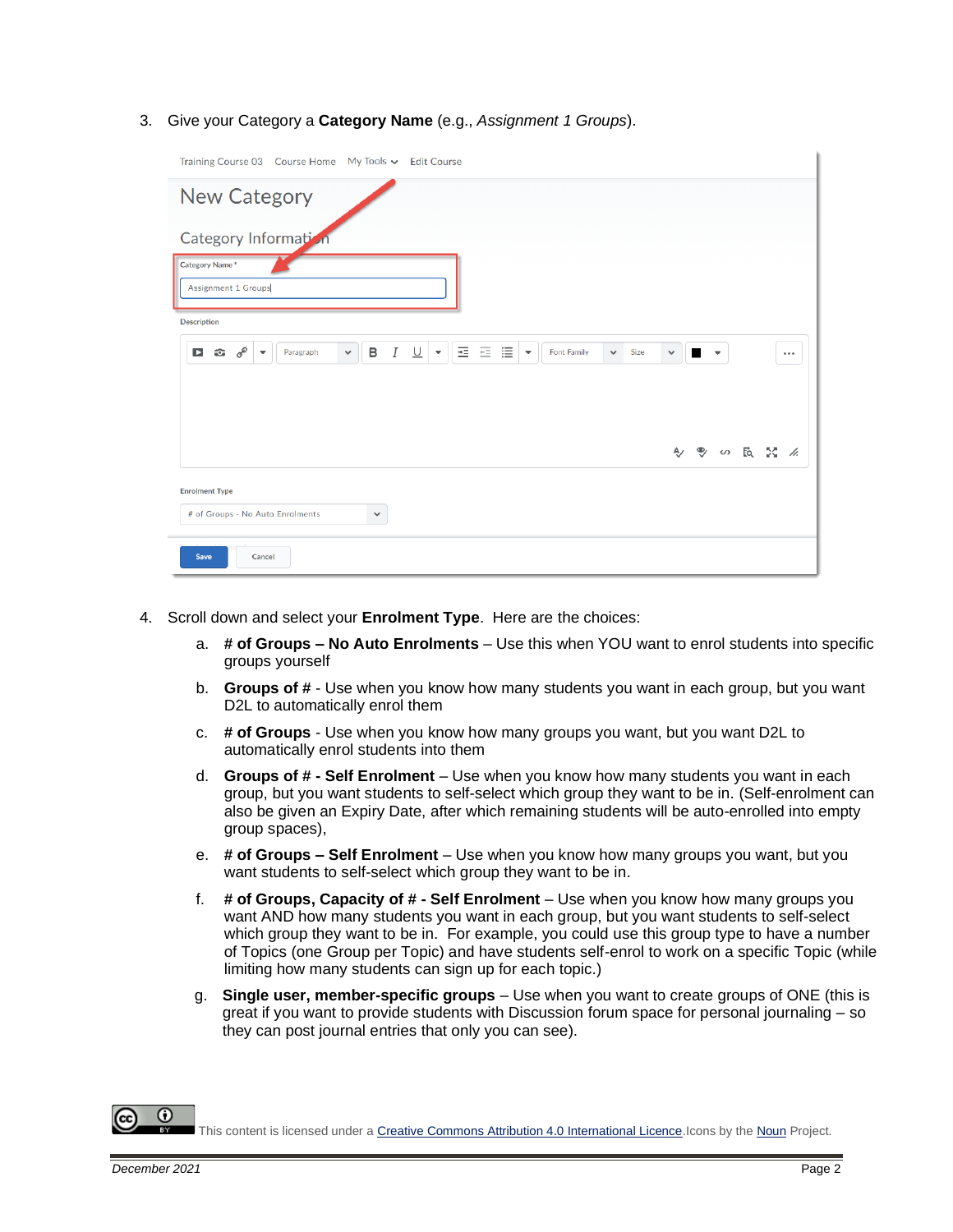Fill in the required boxes for whichever enrolment type you chose (e.g., **Number of Groups**, **Number of Users**), then select which tools/workspaces you would like to automatically create as you create your groups (note that you can connect tools/activities/content to groups AFTER you have created them as well). Then click **Save**.

| <b>Enrolment Type</b>                             |
|---------------------------------------------------|
| # of Groups - No Auto Enrolments                  |
| # of Groups - No Auto Enrolments                  |
| Groups of #                                       |
| # of Groups                                       |
| Groups of # - Self Enrolment                      |
| # of Groups - Self Enrolment                      |
| # of Groups, Capacity of # - Self Enrolment       |
| Single user, member-specific groups<br>ditions    |
| Collapse additional options                       |
| Í<br>Create Workspace                             |
| Set up discussion areas $\bullet$                 |
| Set up lockers <sup>2</sup>                       |
| $\blacktriangleright$ Set up assignments $\Theta$ |
| File submission                                   |
| Cancel<br><b>Save</b>                             |

5. Follow the instructions for creating the additional tools (Discussion, Locker, Assignments) if you have selected them, clicking **Create and Next** as you go. When you are finished, click **Done**.



 $\odot$ This content is licensed under [a Creative Commons Attribution 4.0 International Licence.I](https://creativecommons.org/licenses/by/4.0/)cons by th[e Noun](https://creativecommons.org/website-icons/) Project.